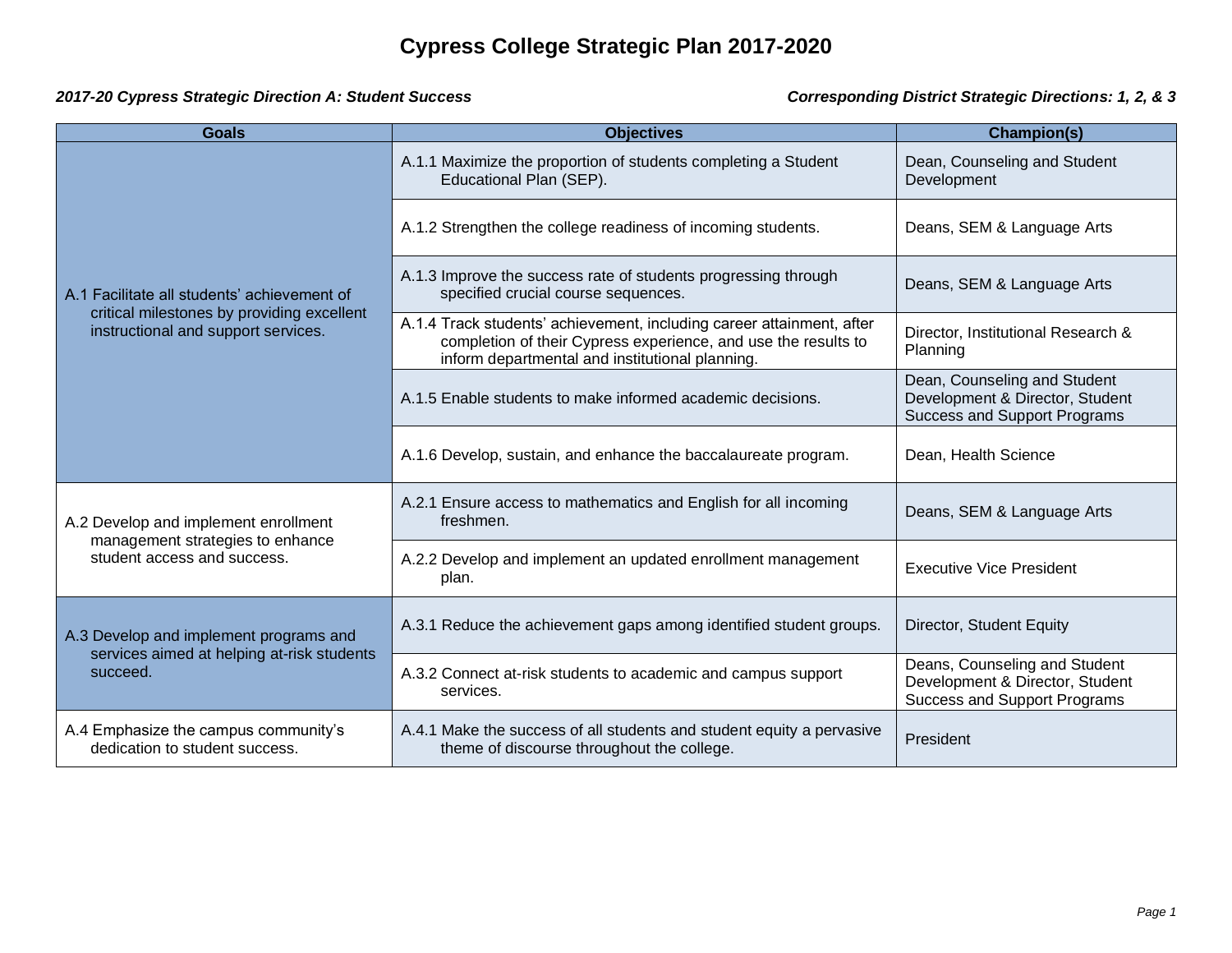## *2017-20 Cypress Strategic Direction B: Organizational Effectiveness & Excellence Corresponding District Strategic Direction: 4*

| <b>Goals</b>                                                                                                                                                                    | <b>Objectives</b>                                                                                                                 | <b>Champion(s)</b>                                               |
|---------------------------------------------------------------------------------------------------------------------------------------------------------------------------------|-----------------------------------------------------------------------------------------------------------------------------------|------------------------------------------------------------------|
| B.1 Create organizational structures and<br>practices that enhance participatory<br>governance, a sense of ownership of<br>decision-making processes, and campus<br>engagement. | Effectively communicate participatory governance opportunities,<br><b>B.1.1</b><br>processes, and outcomes.                       | President                                                        |
| B.2 Enhance professional development.                                                                                                                                           | B.2.1 Facilitate ongoing participation by faculty, staff, and<br>administrators in professional development activities.           | <b>Professional Development Committee</b>                        |
|                                                                                                                                                                                 | B.2.2 Provide professional development focused specifically on<br>improving student learning and student achievement.             | <b>Professional Development Committee</b>                        |
|                                                                                                                                                                                 | B.2.3 Increase the number and proportion of personnel applying for<br>funding in support of professional development.             | <b>Professional Development Committee</b>                        |
| B.3 Improve campus climate by fostering an<br>environment that is consistent with the<br>College's Core Values.                                                                 | B.3.1 Encourage new faculty, staff, and administrators to become<br>active members of the campus community.                       | <b>Professional Development Committee</b>                        |
|                                                                                                                                                                                 | B.3.2 Facilitate participation in regular events and activities so that all<br>employees collaborate, share ideas, and socialize. | <b>Professional Development Committee</b>                        |
|                                                                                                                                                                                 | B.3.3 Solicit and incorporate input from students on student success<br>and other important issues facing the college.            | Director, Student Activities &<br>President, Associated Students |
|                                                                                                                                                                                 | B.3.4 Improve the Cypress campus climate among all constituency<br>groups.                                                        | President                                                        |
|                                                                                                                                                                                 | B.3.5 Develop and implement strategies to promote cultural inclusivity<br>and cultural competence.                                | President                                                        |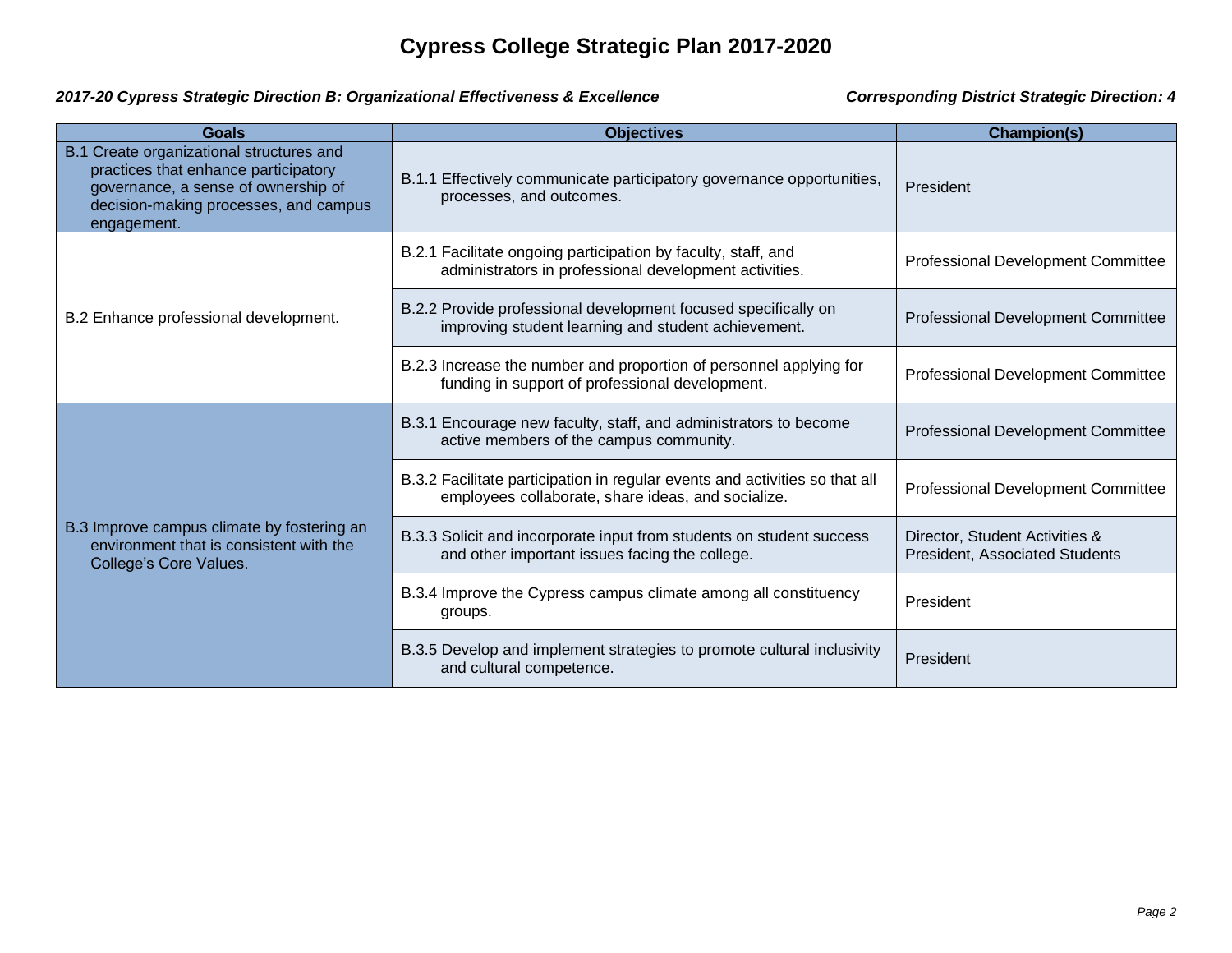### *2017-20 Cypress Strategic Direction B: Organizational Effectiveness & Excellence Corresponding District Strategic Direction: 4*

| <b>Goals</b>                                                                                                                                              | <b>Objectives</b>                                                                                                                                          | Champion(s)                                                  |
|-----------------------------------------------------------------------------------------------------------------------------------------------------------|------------------------------------------------------------------------------------------------------------------------------------------------------------|--------------------------------------------------------------|
| B.4 Ensure resources are available to meet<br>essential instructional, student support,<br>and administrative needs.                                      | B.4.1 Ensure that planning and resource allocation systematically<br>address the current and projected instructional and service<br>needs of our students. | Executive Vice President                                     |
|                                                                                                                                                           | B.4.2 Pursue additional grant funding and other alternative revenue<br>streams as required to meet identified student needs.                               | Executive Vice President & Executive<br>Director, Foundation |
|                                                                                                                                                           | B.4.3 Obtain and maintain technology, equipment, and supplies<br>needed to employ best practices in both instructional and<br>student support programs.    | Director, Academic Computing                                 |
|                                                                                                                                                           | B.4.4 Ensure that strategic planning for capital improvements meet<br>campus needs.                                                                        | Vice President, Administrative<br><b>Services</b>            |
| B.5 Ensure that hiring and other human<br>resources practices address current and<br>future learning, teaching, and student<br>support needs effectively. | B.5.1 Establish and institutionalize development, recruitment, and<br>hiring practices for College personnel that facilitate greater<br>diversity.         | <b>Chair, Diversity Committee</b>                            |
| B.6 Promote a culture of safety at the<br>College.                                                                                                        | B.6.1 Formalize, disseminate, implement, and provide workshops and<br>other training on emergency preparedness procedures.                                 | Director, Campus Safety                                      |